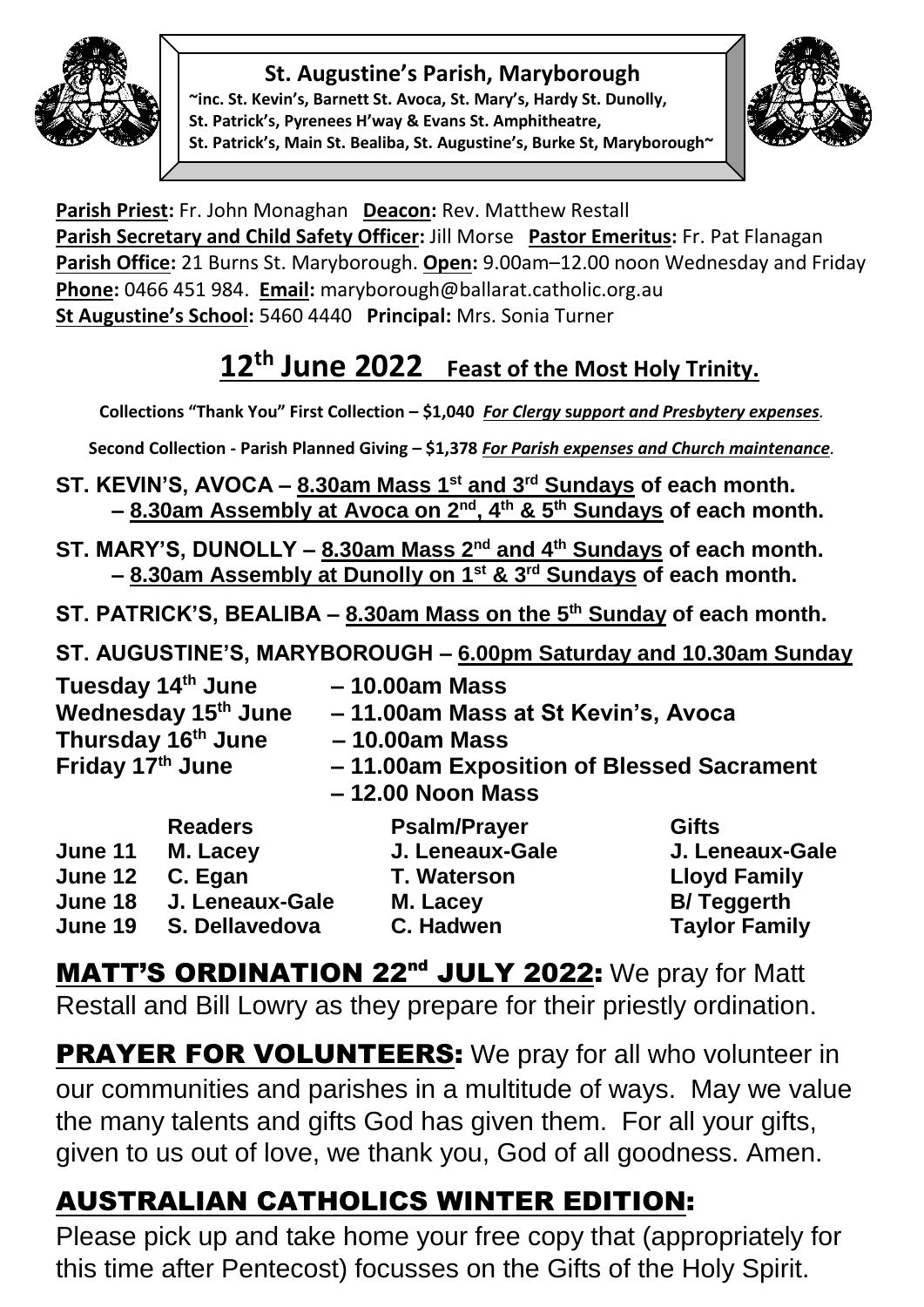#### LAWRENCE JOHN SHANKS 28/4/1940 – 4/6/2022 RIP:

We mourn the passing of our friend Laurie who loved being with us for 6.00pm Mass and has been taken from us by the cancer he's been enduring for some time. Loved husband of Marg (dec.), father of John & Kylie and Peter & Naomi and cherished grand and great grandfather. Condolences to Joy Leneaux-Gale whom we thank for bringing him across to be with us for Mass each Saturday evening.

### COLIN JOHN RIDLEY 4/9/1956 – 4/6/2022 RIP:

We pray for John who died suddenly after moving to Maryborough with his wife, Cheryl, four weeks ago. There will be Funeral Prayers for John at Wagstaff's Chapel 11.00am this Tuesday 14th June.

COREY MORRISON RIP: We pray for Robyn Taylor (of Carisbrook)'s grandson and John Taylor's niece's son who lived at Baxter (near Frankston) and died tragically on 2<sup>nd</sup> June aged 23. **Remembering those who have died:** 

**We pray for Laurie Shanks, Corey Morrison and Colin Ridley who died recently and those whose anniversaries are at this time: Edward Lowery, Priscilla Lindsay, Michael Spencer, Amy Davenport, Ray McAuliffe, Gerard Teggerth, Lenny Smith, Melita Durbridge, Anna Mazzone, Teresa Maruca, Theodore Bell, Meg Wirrick, Pat Balfour, Kevin Lunt, Margaret Clarke, Edward Clohesy, Kathleen Lebkowski, Pat Rodoni, Helen French, Jim Cleary, Joyce Duggan, Alan Castleman, Jim Evans and Albert Neill.**

#### POPE'S ANNUAL APPEAL ON 25/26 JUNE:

Bishop Paul asks us to take up our Annual Collection to support Pope Francis and his pastoral care for people throughout the world.

## PLANNED GIVING ENVELOPES FOR 2022/2023:

Please collect your envelopes for the new financial year and also pick up and drop in to them those of people who live near you. If not already in our Planned Giving Program, we're invited to join this. **- ----------------------------------------------------------------------------------------------------------------…………………………………………………………………………**

**NEW PARISHIONERS, CHANGED ADDRESS, CHANGED PHONE NUMBERS FORM Please place on collection plate or drop in / post / email to our 21 Burns St. Parish Office.**

| NAME.                                      |     |           |                 |
|--------------------------------------------|-----|-----------|-----------------|
|                                            |     |           |                 |
| <b>PHONE</b><br><b>EMAIL</b>               |     |           |                 |
| I wish to join the Planned Giving Program. | Yes | <b>No</b> | (Please circle) |